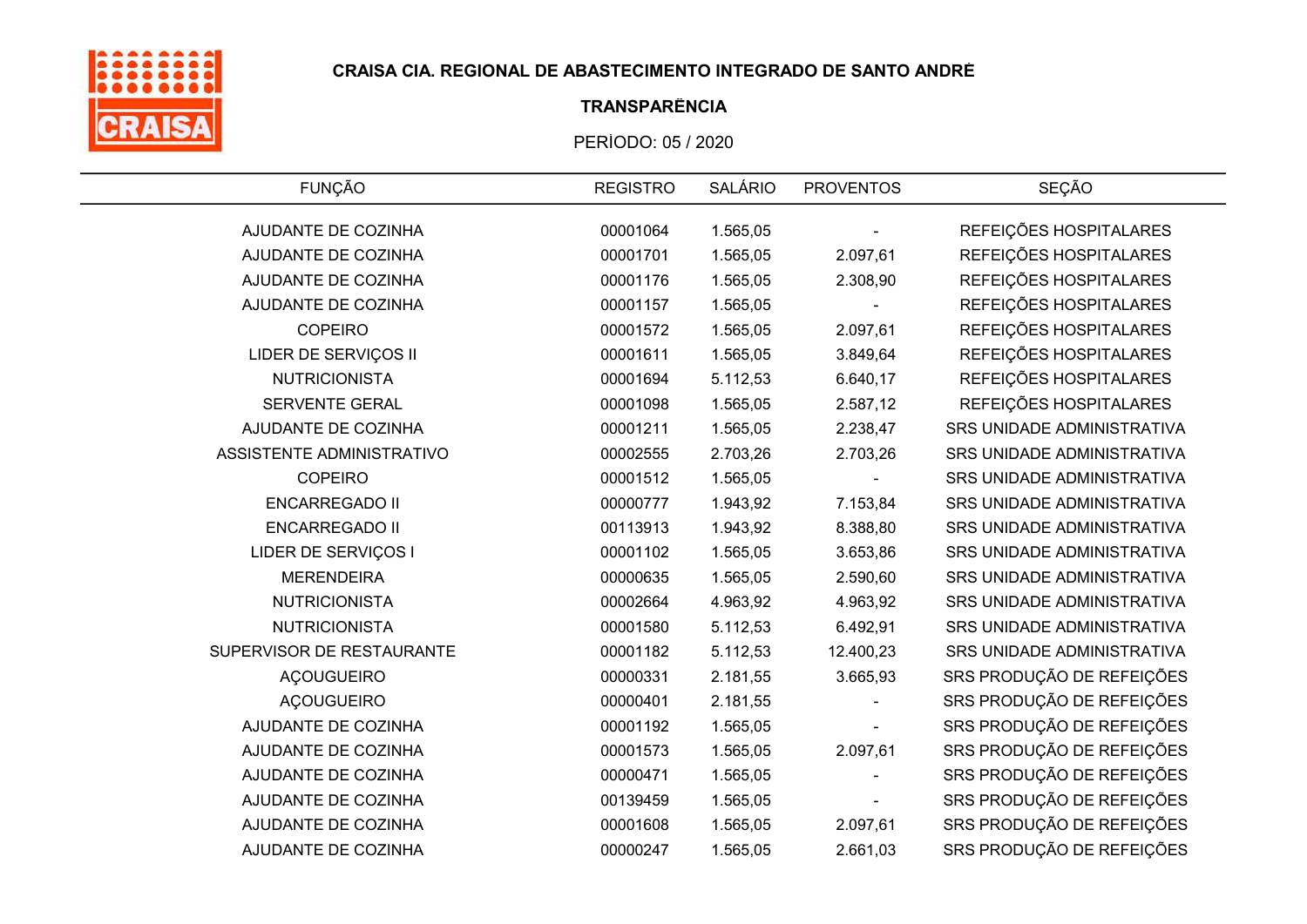

# TRANSPARÊNCIA

| <b>FUNÇÃO</b>                       | <b>REGISTRO</b> | <b>SALÁRIO</b> | <b>PROVENTOS</b> | <b>SEÇÃO</b>              |
|-------------------------------------|-----------------|----------------|------------------|---------------------------|
| AJUDANTE DE COZINHA                 | 00000700        | 1.565,05       |                  | SRS PRODUÇÃO DE REFEIÇÕES |
| AJUDANTE DE COZINHA                 | 00001179        | 1.565,05       | 2.308,90         | SRS PRODUÇÃO DE REFEIÇÕES |
| AJUDANTE DE COZINHA                 | 00001293        | 1.565,05       | 2.308,90         | SRS PRODUÇÃO DE REFEIÇÕES |
| AJUDANTE DE COZINHA                 | 00001709        | 1.565,05       | 2.097,61         | SRS PRODUÇÃO DE REFEIÇÕES |
| AJUDANTE DE COZINHA                 | 00000647        | 1.565,05       | 2.520,18         | SRS PRODUÇÃO DE REFEIÇÕES |
| AJUDANTE DE COZINHA                 | 00001625        | 1.565,05       | 2.097,61         | SRS PRODUÇÃO DE REFEIÇÕES |
| AJUDANTE DE COZINHA                 | 00000517        | 1.565,05       | 2.590,60         | SRS PRODUÇÃO DE REFEIÇÕES |
| AJUDANTE DE COZINHA                 | 00001263        | 1.565,05       | 2.308,90         | SRS PRODUÇÃO DE REFEIÇÕES |
| AJUDANTE DE COZINHA                 | 00001118        | 1.565,05       | 2.308,90         | SRS PRODUÇÃO DE REFEIÇÕES |
| AJUDANTE DE COZINHA                 | 00001668        | 1.565,05       | 2.097,61         | SRS PRODUÇÃO DE REFEIÇÕES |
| AJUDANTE DE COZINHA                 | 00001515        | 1.565,05       | 2.027,19         | SRS PRODUÇÃO DE REFEIÇÕES |
| AJUDANTE DE COZINHA                 | 00000754        | 1.565,05       | 2.520,18         | SRS PRODUÇÃO DE REFEIÇÕES |
| AJUDANTE DE COZINHA                 | 00001679        | 1.565,05       | 2.168,04         | SRS PRODUÇÃO DE REFEIÇÕES |
| AJUDANTE DE COZINHA                 | 00000689        | 1.565,05       | 2.590,60         | SRS PRODUÇÃO DE REFEIÇÕES |
| AJUDANTE GERAL                      | 10000215        | 1.045,00       | 1.155,00         | SRS PRODUÇÃO DE REFEIÇÕES |
| AJUDANTE GERAL                      | 10000211        | 1.045,00       | 1.155,00         | SRS PRODUÇÃO DE REFEIÇÕES |
| AJUDANTE GERAL                      | 10000213        | 1.045,00       | 1.155,00         | SRS PRODUÇÃO DE REFEIÇÕES |
| AJUDANTE GERAL                      | 10000217        | 1.045,00       | 1.155,00         | SRS PRODUÇÃO DE REFEIÇÕES |
| <b>AJUDANTE GERAL</b>               | 10000214        | 1.045,00       | 1.155,00         | SRS PRODUÇÃO DE REFEIÇÕES |
| AJUDANTE GERAL                      | 10000218        | 1.045,00       | 1.155,00         | SRS PRODUÇÃO DE REFEIÇÕES |
| AJUDANTE GERAL                      | 10000216        | 1.045,00       | 1.155,00         | SRS PRODUÇÃO DE REFEIÇÕES |
| ASSIST. APOIO SERVIÇOS OPERACIONAIS | 00000579        | 1.565,05       | 3.007,77         | SRS PRODUÇÃO DE REFEIÇÕES |
| ASSIST. APOIO SERVIÇOS OPERACIONAIS | 00001270        | 1.565,05       | 2.978,88         | SRS PRODUÇÃO DE REFEIÇÕES |
| ASSIST. APOIO SERVIÇOS OPERACIONAIS | 00000806        | 1.565,05       | 3.225,69         | SRS PRODUÇÃO DE REFEIÇÕES |
| ASSIST. APOIO SERVIÇOS OPERACIONAIS | 00001656        | 1.565,05       | 2.514,15         | SRS PRODUÇÃO DE REFEIÇÕES |
| ASSIST. APOIO SERVIÇOS OPERACIONAIS | 00000757        | 1.565,05       | 2.925,51         | SRS PRODUÇÃO DE REFEIÇÕES |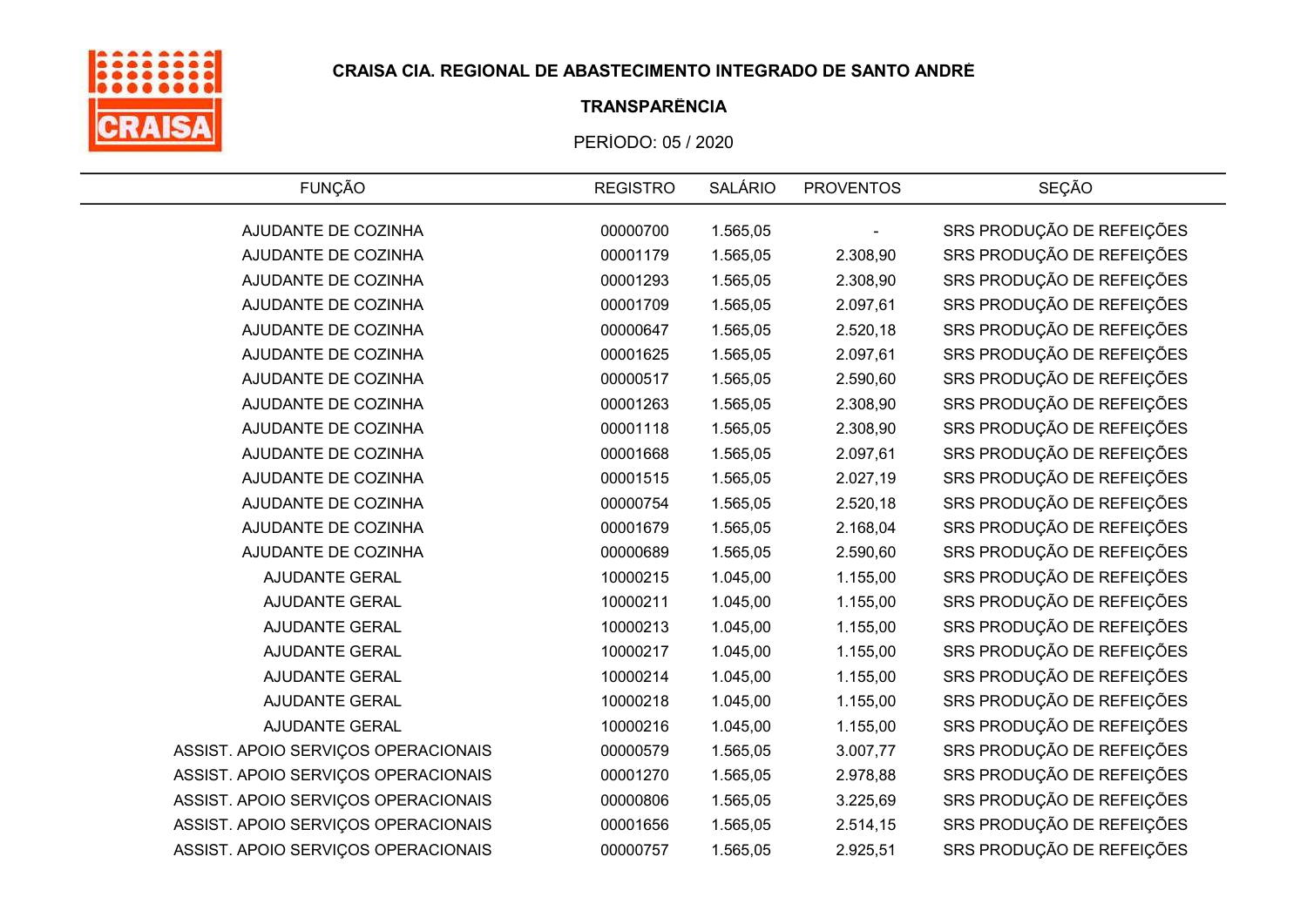

# TRANSPARÊNCIA

| <b>FUNÇÃO</b>                       | <b>REGISTRO</b> | <b>SALÁRIO</b> | <b>PROVENTOS</b> | SEÇÃO                     |
|-------------------------------------|-----------------|----------------|------------------|---------------------------|
| ASSIST. APOIO SERVIÇOS OPERACIONAIS | 00001695        | 1.565,05       | 2.732,05         | SRS PRODUÇÃO DE REFEIÇÕES |
| ASSIST. APOIO SERVIÇOS OPERACIONAIS | 00000281        | 1.565,05       | 3.090,05         | SRS PRODUÇÃO DE REFEIÇÕES |
| ASSIST. APOIO SERVIÇOS OPERACIONAIS | 00001220        | 1.565,05       | 2.678,70         | SRS PRODUÇÃO DE REFEIÇÕES |
| ASSIST. APOIO SERVIÇOS OPERACIONAIS | 00000342        | 1.565,05       | 3.090,05         | SRS PRODUÇÃO DE REFEIÇÕES |
| <b>COPEIRO</b>                      | 00001114        | 1.565,05       | 2.308,90         | SRS PRODUÇÃO DE REFEIÇÕES |
| <b>COZINHEIRO I</b>                 | 00002500        | 1.943,92       | 2.516,44         | SRS PRODUÇÃO DE REFEIÇÕES |
| <b>COZINHEIRO I</b>                 | 00002603        | 1.881,20       | 2.291,38         | SRS PRODUÇÃO DE REFEIÇÕES |
| <b>COZINHEIRO I</b>                 | 00001618        | 1.943,92       | 2.578,78         | SRS PRODUÇÃO DE REFEIÇÕES |
| <b>COZINHEIRO I</b>                 | 00001280        | 1.943,92       | 2.841,21         | SRS PRODUÇÃO DE REFEIÇÕES |
| <b>COZINHEIRO I</b>                 | 00002499        | 1.943,92       | 2.204,23         | SRS PRODUÇÃO DE REFEIÇÕES |
| <b>COZINHEIRO I</b>                 | 00143740        | 1.943,92       | 2.841,21         | SRS PRODUÇÃO DE REFEIÇÕES |
| <b>COZINHEIRO I</b>                 | 00002503        | 1.943,92       | 2.141,40         | SRS PRODUÇÃO DE REFEIÇÕES |
| <b>COZINHEIRO I</b>                 | 00002529        | 1.943,92       | 2.441,58         | SRS PRODUÇÃO DE REFEIÇÕES |
| <b>COZINHEIRO I</b>                 | 00002510        | 1.943,92       | 2.141,40         | SRS PRODUÇÃO DE REFEIÇÕES |
| <b>COZINHEIRO I</b>                 | 00002530        | 1.943,92       | 2.441,58         | SRS PRODUÇÃO DE REFEIÇÕES |
| <b>COZINHEIRO I</b>                 | 00000035        | 1.943,92       |                  | SRS PRODUÇÃO DE REFEIÇÕES |
| <b>COZINHEIRO I</b>                 | 00000803        | 1.943,92       |                  | SRS PRODUÇÃO DE REFEIÇÕES |
| <b>COZINHEIRO I</b>                 | 00000908        | 1.943,92       |                  | SRS PRODUÇÃO DE REFEIÇÕES |
| <b>COZINHEIRO I</b>                 | 00002505        | 1.943,92       | 2.201,09         | SRS PRODUÇÃO DE REFEIÇÕES |
| <b>COZINHEIRO II</b>                | 00001215        | 1.943,92       | 3.175,08         | SRS PRODUÇÃO DE REFEIÇÕES |
| <b>COZINHEIRO II</b>                | 00000786        | 2.181,55       | 4.644,69         | SRS PRODUÇÃO DE REFEIÇÕES |
| <b>COZINHEIRO II</b>                | 00000781        | 2.181,55       |                  | SRS PRODUÇÃO DE REFEIÇÕES |
| <b>ENCARREGADO I</b>                | 00001335        | 1.943,92       | 4.617,15         | SRS PRODUÇÃO DE REFEIÇÕES |
| <b>ENCARREGADO II</b>               | 00138460        | 2.181,55       | 7.977,14         | SRS PRODUÇÃO DE REFEIÇÕES |
| <b>ENCARREGADO II</b>               | 00001127        | 1.943,92       | 6.536,36         | SRS PRODUÇÃO DE REFEIÇÕES |
| <b>ENCARREGADO II</b>               | 00001219        | 1.943,92       | 6.536,36         | SRS PRODUÇÃO DE REFEIÇÕES |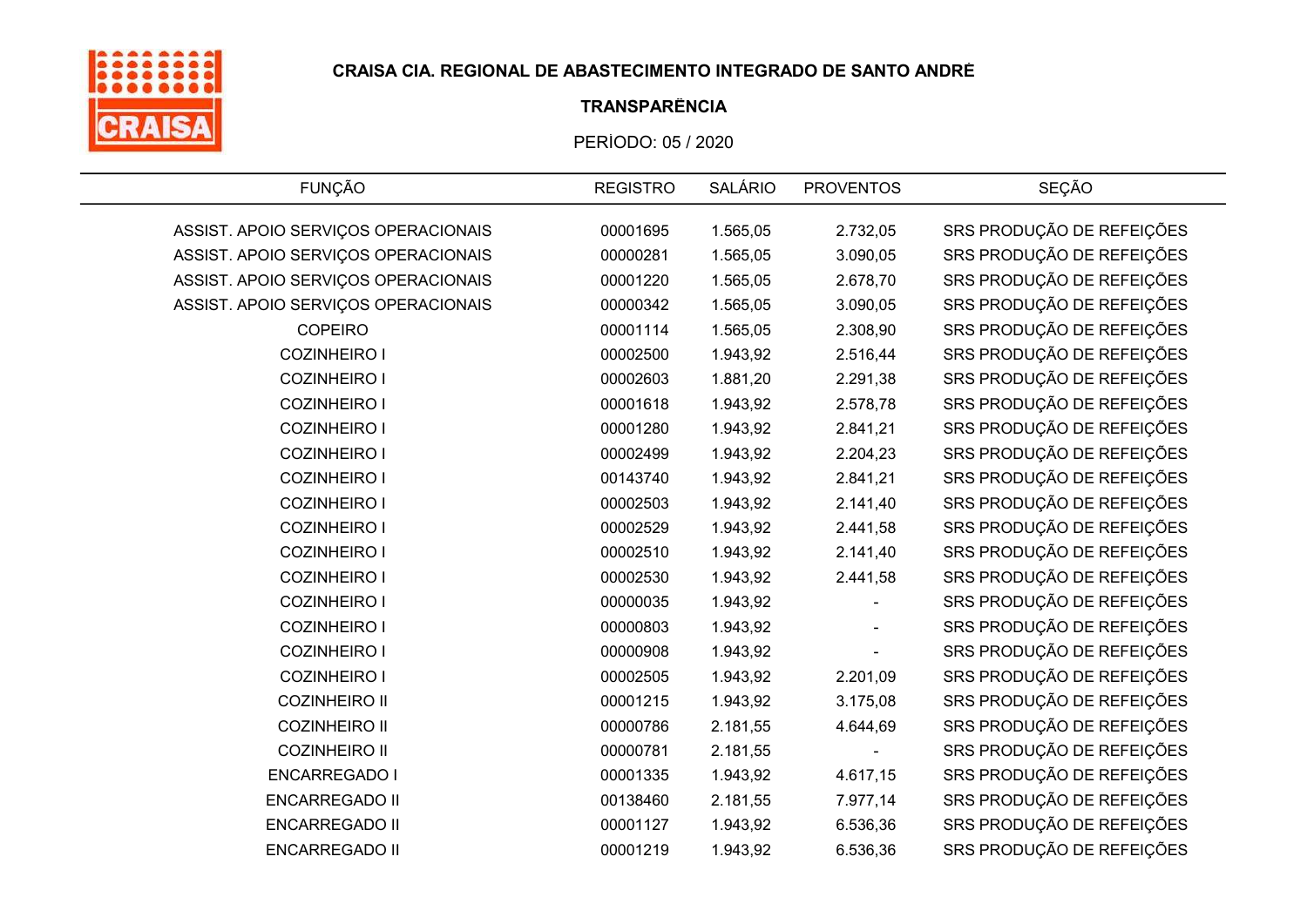

# TRANSPARÊNCIA

| <b>FUNÇÃO</b>         | <b>REGISTRO</b> | <b>SALÁRIO</b> | <b>PROVENTOS</b> | <b>SEÇÃO</b>              |
|-----------------------|-----------------|----------------|------------------|---------------------------|
| LIDER DE SERVIÇOS I   | 00001096        | 1.943,92       | 3.861,65         | SRS PRODUÇÃO DE REFEIÇÕES |
| LIDER DE SERVIÇOS II  | 00001780        | 1.565,05       | 3.584,63         | SRS PRODUÇÃO DE REFEIÇÕES |
| LIDER DE SERVIÇOS II  | 00000440        | 1.943,92       | 4.943,81         | SRS PRODUÇÃO DE REFEIÇÕES |
| LIDER DE SERVIÇOS II  | 00001252        | 1.943,92       | 4.247,17         | SRS PRODUÇÃO DE REFEIÇÕES |
| LIDER DE SERVIÇOS II  | 00000242        | 1.565,05       | 4.909,70         | SRS PRODUÇÃO DE REFEIÇÕES |
| <b>NUTRICIONISTA</b>  | 00000421        | 4.330,54       | 8.213,36         | SRS PRODUÇÃO DE REFEIÇÕES |
| <b>PEDREIRO</b>       | 00000663        | 2.181,55       | 3.567,76         | SRS PRODUÇÃO DE REFEIÇÕES |
| <b>SERVENTE GERAL</b> | 00000921        | 1.565,05       | 1.956,76         | SRS PRODUÇÃO DE REFEIÇÕES |
| SERVENTE GERAL        | 00000971        | 1.565,05       | 2.520,18         | SRS PRODUÇÃO DE REFEIÇÕES |
| SERVENTE GERAL        | 00002614        | 1.565,05       | 1.675,05         | SRS PRODUÇÃO DE REFEIÇÕES |
| SERVENTE GERAL        | 00000974        | 1.565,05       | 2.449,75         | SRS PRODUÇÃO DE REFEIÇÕES |
| SERVENTE GERAL        | 00002591        | 1.565,05       | 1.675,05         | SRS PRODUÇÃO DE REFEIÇÕES |
| SERVENTE GERAL        | 00001168        | 1.565,05       | 2.308,90         | SRS PRODUÇÃO DE REFEIÇÕES |
| <b>SERVENTE GERAL</b> | 00002540        | 1.565,05       | 1.745,48         | SRS PRODUÇÃO DE REFEIÇÕES |
| SERVENTE GERAL        | 00002587        | 1.565,05       | 1.745,48         | SRS PRODUÇÃO DE REFEIÇÕES |
| <b>SERVENTE GERAL</b> | 00002532        | 1.565,05       | 2.284,77         | SRS PRODUÇÃO DE REFEIÇÕES |
| SERVENTE GERAL        | 00002625        | 1.565,05       | 1.675,05         | SRS PRODUÇÃO DE REFEIÇÕES |
| <b>SERVENTE GERAL</b> | 00002536        | 1.565,05       | 2.242,67         | SRS PRODUÇÃO DE REFEIÇÕES |
| <b>SERVENTE GERAL</b> | 00002513        | 1.565,05       | 1.745,48         | SRS PRODUÇÃO DE REFEIÇÕES |
| SERVENTE GERAL        | 00002512        | 1.565,05       | 1.745,48         | SRS PRODUÇÃO DE REFEIÇÕES |
| SERVENTE GERAL        | 00001561        | 1.565,05       | 2.552,27         | SRS PRODUÇÃO DE REFEIÇÕES |
| SERVENTE GERAL        | 00000790        | 1.565,05       |                  | SRS PRODUÇÃO DE REFEIÇÕES |
| <b>SERVENTE GERAL</b> | 00002537        | 1.565,05       | 2.001,85         | SRS PRODUÇÃO DE REFEIÇÕES |
| SERVENTE GERAL        | 00002519        | 1.565,05       | 1.745,48         | SRS PRODUÇÃO DE REFEIÇÕES |
| <b>SERVENTE GERAL</b> | 00000954        | 1.565,05       |                  | SRS PRODUÇÃO DE REFEIÇÕES |
| <b>SERVENTE GERAL</b> | 00001173        | 1.565,05       | 2.308,90         | SRS PRODUÇÃO DE REFEIÇÕES |